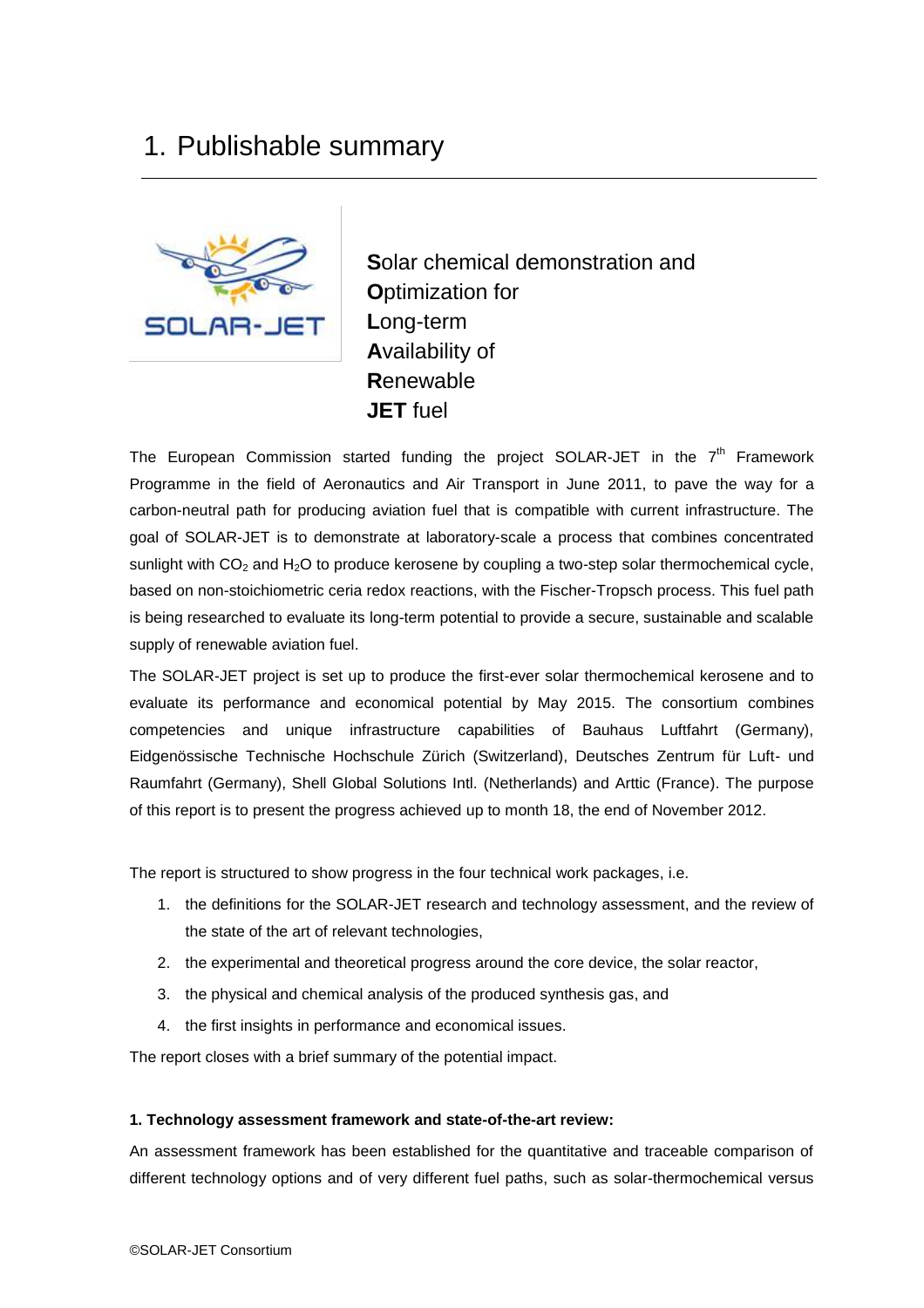biological pathways. The assessment method is based on the principle of a weighted decision matrix. Firstly, a set of criteria is defined for the comparison: the fuel readiness level, technical compatibility, substitution potential, well-to-wake greenhouse gas emissions, total reserves left, production costs, water footprint, air quality emissions and cycle efficiency.

Then quantitative measures (metrics) were defined, which assign scores for each of the mentioned criteria for all investigated fuel paths. The scores are obtained from the primary performance metrics of the fuel path with respect to each criterion by pre-defined transfer functions which provide traceability in the process. Weighting factors, which adjust the relative importance of the single criteria, reflect different scenarios and priorities for the fuel path being evaluated. It is possible to turn criteria into prerequisites that have to be fulfilled, while a weight of zero omits a criterion in the further analysis.

## *The assessment framework thus allows the quantitative evaluation of different fuel paths within different scenarios.*

A review of the state-of-the-art of technology shows that most process steps are already implemented in an industrial environment, and that these process steps have been proven to be applicable with respect to efficiency and cost. However, the thermochemical reaction and the  $CO<sub>2</sub>$ capture from the atmosphere are in relatively early stages of their development and require further research. These are possible bottlenecks but the largest progress is expected to occur for these two processes.

An expected result is that the final assessment will show the key advantages and disadvantages of the thermochemical fuel path in direct comparison with other renewable fuel path options. Also it will show the potential impact that key developments can have in the relative performances of fuel paths.

#### **2. Synthesis gas production in the prototype reactor:**

Syngas, short for synthesis gas, is the generic term for a mixture of carbon monoxide (CO) and hydrogen  $(H_2)$ . The name comes from the fact that syngas can be used for chemical syntheses of a large variety of products. Syngas production by simultaneous splitting of  $H_2O$  and  $CO_2$  via ceria redox reactions has been demonstrated in a high-temperature solar reactor. The  $H_2$ :CO molar ratio of the syngas was controlled in a range from 0.25 to 2.34 by adjusting the feedstock  $H_2O:CO_2$ molar ratio from 0.8 to 7.7. Ten consecutive  $H<sub>2</sub>O/CO<sub>2</sub>$  gas splitting cycles have been performed over 8 hours, yielding a constant and stable syngas composition<sup>1</sup>.

l

 $1$  [1] Ph. Furler, J. R. Scheffe and A. Steinfeld, "Syngas production by simultaneous splitting of H<sub>2</sub>O and CO<sub>2</sub> via ceria redox reactions in a high-temperature solar reactor", Energy Environ. Sci., 5, pp 6098–6103 (2012), DOI: 10.1039/c1ee02620h

<sup>[2]</sup> Ph. Furler, J. R. Scheffe, M. Gorbar, L. Moes, U. Vogt, and A. Steinfeld, "Solar Thermochemical CO<sup>2</sup> Splitting Utilizing a Reticulated Porous Ceria Redox System", Energy Fuels, 26 (11), pp 7051–7059 (2012), DOI: 10.1021/ef3013757

<sup>[3]</sup> J. R. Scheffe and A. Steinfeld "Thermodynamic Analysis of Cerium-Based Oxides for Solar Thermochemical Fuel Production", Energy Fuels, 26 (3), pp 1928–1936 (2012), DOI: 10.1021/ef201875v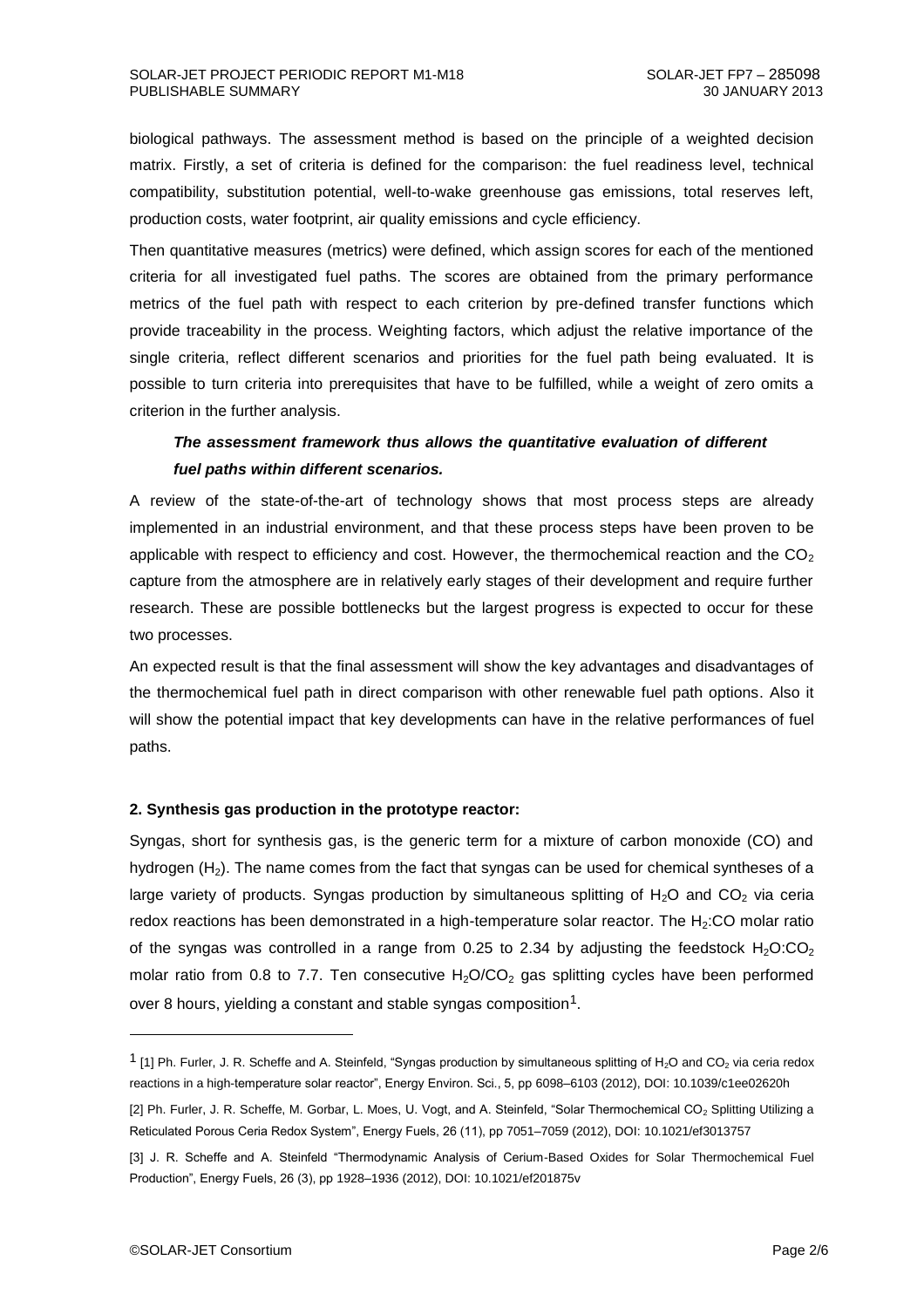### *The results demonstrate the feasibility of ceria-based redox cycles to produce repetitive and controlled amounts of syngas in a solar reactor.*

The produced syngas can be directly further processed to kerosene via the Fischer-Tropsch process and hydroprocessing-type upgrading steps.

A reticulated porous ceramic (RPC) structure made of pure  $CeO<sub>2</sub>$  was manufactured and tested for  $CO<sub>2</sub>$  splitting in the solar reactor prototype [2,3].<sup>1</sup> The solar-to-fuel energy conversion efficiency, defined as the ratio of the calorific value of CO (fuel) produced to the solar radiative energy input through the reactor's aperture and the energy penalty for using inert gas was 1.73% averaged over the whole cycle.

# *The demonstrated efficiency is roughly four times greater than the next highest reported value to date for a solar-driven device.*

Additionally the fuel (CO) yield per cycle was increased by nearly 17 times compared to that obtained with optically thick ceria felt because of deeper penetration and volumetric absorption of high-flux solar irradiation.

#### **3. Synthesis gas analysis:**

The syngas analysis is a first important step towards qualifying the solar reactor products for further processing. In the actual chemical synthesis step for long-chain hydrocarbon production from syngas, the heart of the process is the reaction of carbon monoxide and hydrogen over a cobaltbased catalyst system to form long-chain paraffins. In a second process step the long, waxy chains are cracked back to a shorter and more branched product, which is separated into the desired boiling ranges by distillation to extract the synthetic paraffinic kerosene. The key issue is that the cobalt catalysts are very sensitive for operating conditions and presence of contaminants in the feed. For example sub-ppm levels of sulphur will kill the catalyst activity effectively. Clearly this is unwanted.

*For this reason the gaseous samples obtained from the ETH solar reactor, containing hydrogen, carbon monoxide and a mixture thereof, were stored for analysis and further processing, which is the achievement of the first project milestone. The stored gases were analysed by the most sensitive method available to the consortium: proton transfer reaction – time of flight – mass spectrometry. A whole string of contaminants were identified (ammonia, organic molecules of different nature, siloxanes) but no traces of sulphur were observed. Concentrations of the contaminants were low enough not to be a concern at the moment.* 

However, before starting any testing, the gaseous feed should be analysed in detail.

1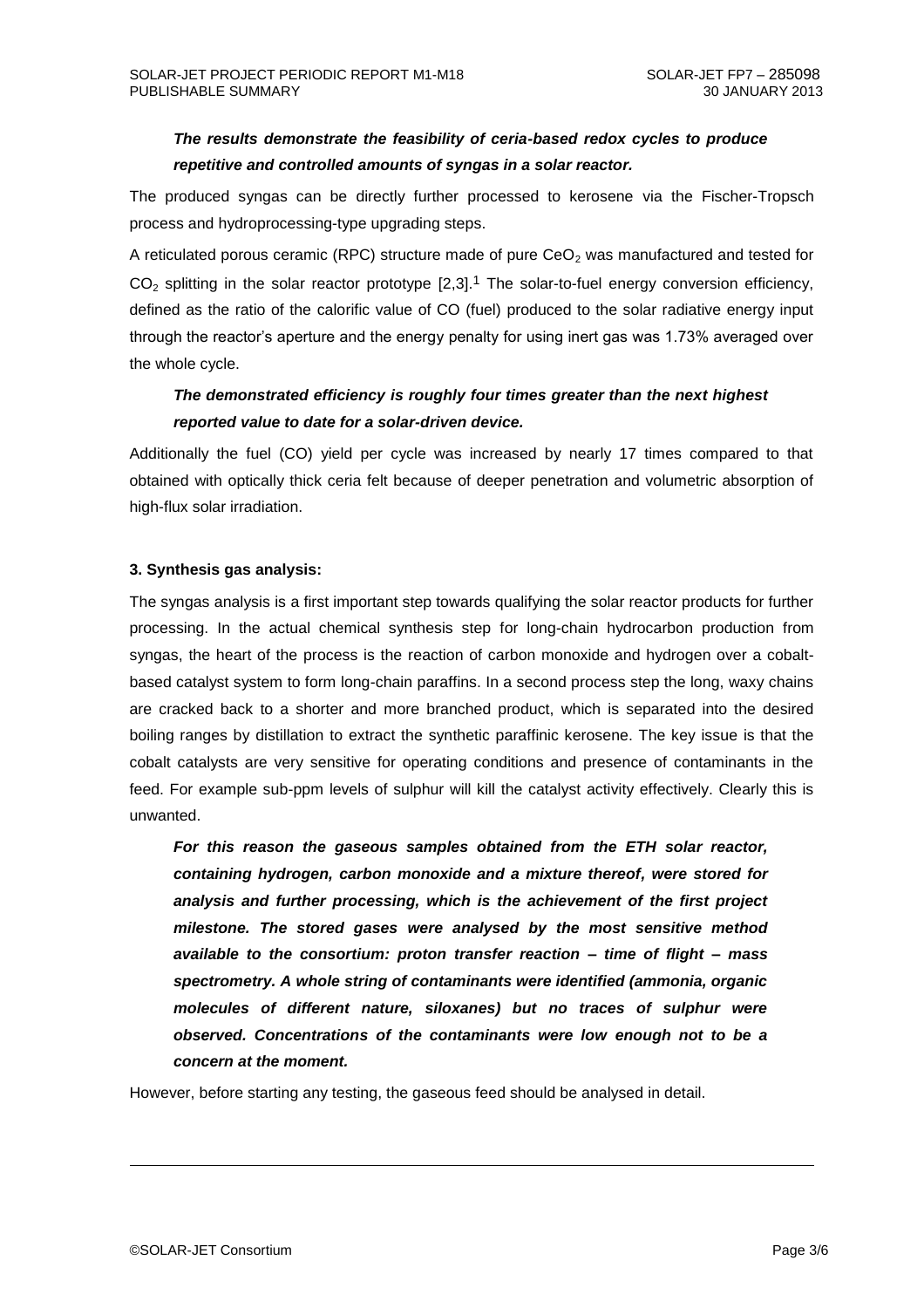#### **4. Performance potentials and economical perspectives:**

As the analyses of impacts and perspectives are inherently downstream tasks, e.g., with respect to the analysis of the technological potential, the preparation of the integration of experimental and theoretical results and the identification of performance improvements have recently begun.

An economic model is under development to analyse key cost drivers of a SOLAR-JET plant and to calculate variable and fixed costs . Elements of costs, as well as material flows, are adopted from economic analyses of similar technical approaches like the ferrite cycle to produce hydrogen or the Fischer-Tropsch process to produce jet fuel from natural gas.

# *In a first analysis the heliostat field, solar power towers and occasionally the cycle time have been identified as key cost drivers, whereas the cost of the reactant material ceria is not, unlike the case for ferrite in the ferrite cycle. However, the performance of the ceria and reactor is a cost driver as it has a major impact on the overall efficiency, and therefore on the yield of the process.*

The first steps towards modeling of the fuel cost have been completed, and final kerosene fuel costs roughly in the range from 1 to 4  $\epsilon$ /l have been estimated, depending on assumptions of efficiency, heliostat field cost, etc.

#### **Project management and dissemination of results:**

At the project start, the infrastructure to manage the project was set up (governing boards, in particular General Assembly; internal website including project repository, etc.), and tools and indicators were developed and adapted to the project context and needs. These enabled the continuous monitoring of project progress against contractual obligations. Furthermore, General Assembly meetings (physical meetings and telephone / web conferences) were organized.

As the basis for all dissemination activities, the SOLAR-JET logo and graphical design were created. A public website was designed and set up, which is not yet on-line as the consortium agreed in accordance with the EC that the website will go on-line when the full process chain has been successfully demonstrated within SOLAR-JET. Furthermore, key research results have been published in the journals "Energy & Environmental Science" and "Energy & Fuels".<sup>1</sup>

#### **Expected results, socio-economic impact and wider societal implications of the project:**

It is expected that the experience gained with the existing reactor and with computational fluid dynamic modeling will serve to create an enhanced solar reactor design and to evaluate the potential of the process for scaled-up operations to an industrial level.

The synthesis of the theoretical and experimental results, combined with an overall fuel production path analysis, will provide information on the technological and economic potential of the ceria cycle and the solar fuel production chain that need to be addressed to make full use of this technology potential. The evaluation in the comprehensive assessment framework will show the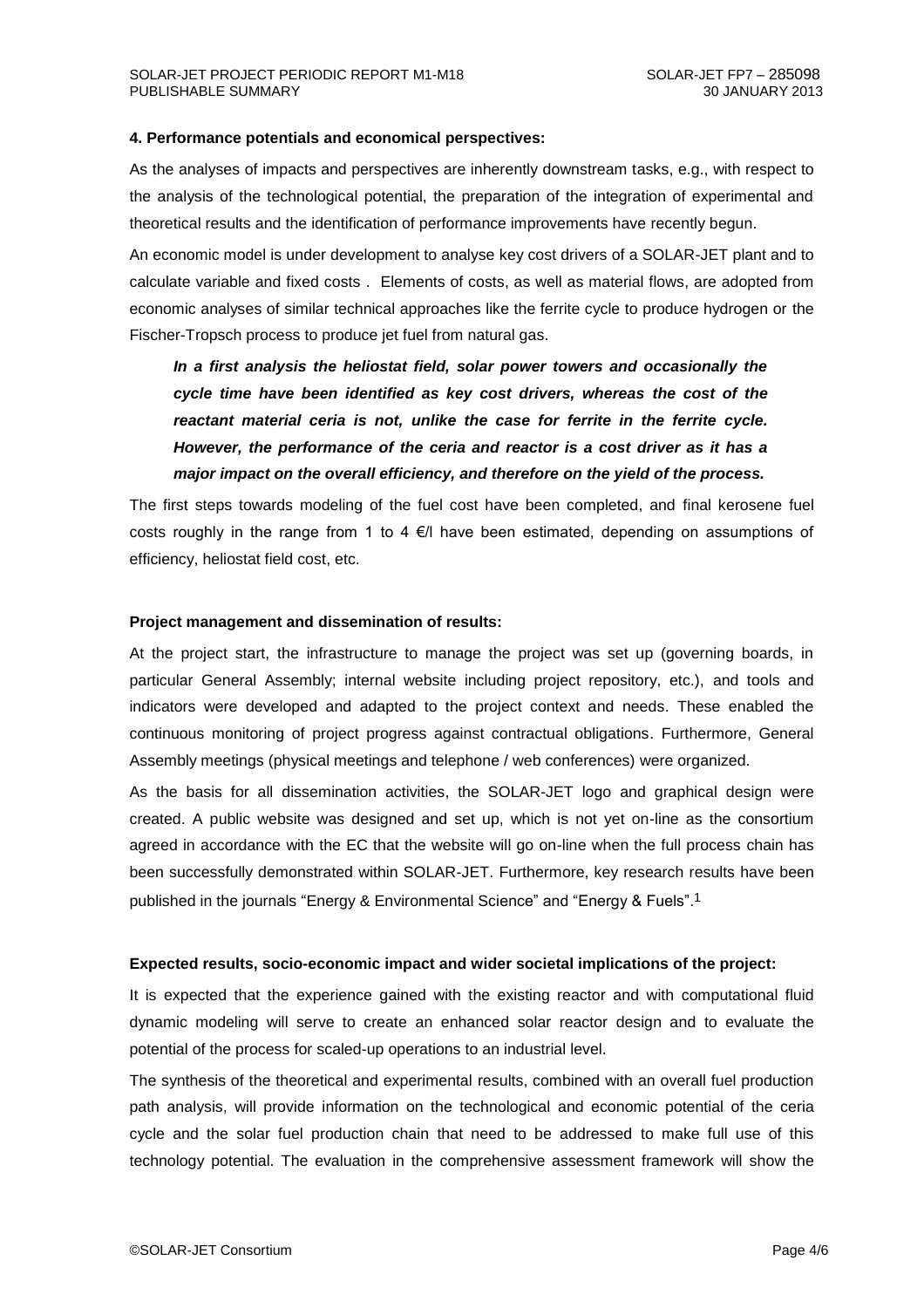inherent advantages and disadvantages of the thermochemical ceria cycle as compared to other renewable alternative fuel paths.

At this point in time it is too early to give an accurate assessment of the potential socio-economic impact. A major step for SOLAR-JET to become an integral component in the development of renewable energy for aviation within the EU is the production of "real" kerosene and the establishment of the link to the European aviation industry via the Industrial Advisory Board. Both activities are being given high priority.

The project has the potential to contribute to future carbon-neutral aviation, either through the process demonstrated by SOLAR-JET or through the scientific and technological advancements generated that may open new and better perspectives. Countries in Southern Europe with large amounts of annual direct solar irradiation might then benefit from an influx of investment and revival of their economies.